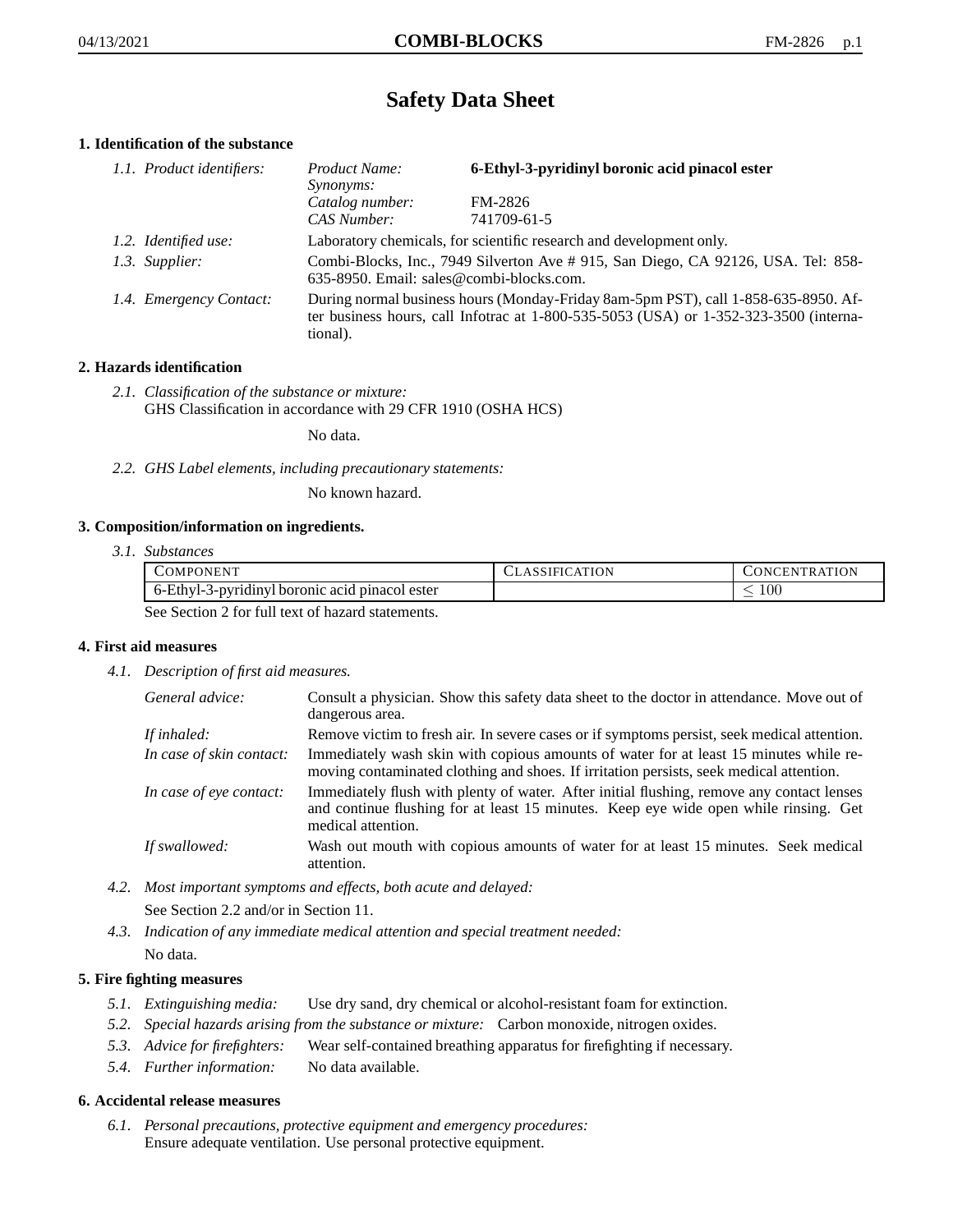- *6.2. Environmental precautions:*
	- Should not be released into the environment. See Section 12 for additional ecological information.
- *6.3. Methods and materials for containment and cleaning up:* Sweep up or vacuum up spillage and collect in suitable container for disposal.
- *6.4. Reference to other sections:* Refer to protective measures listed in Sections 8 and 13.

# **7. Handling and storage**

- *7.1. Precautions for safe handling:* Avoid contact with skin and eyes. Avoid inhalation of vapour or mist. Keep away from sources of ignition - No smoking. Take measures to prevent the build up of electrostatic charge. For precautions see section 2.2.
- *7.2. Conditions for safe storage, including any incompatibilities:* Store refrigerated. Keep container tightly closed in a dry and well-ventilated place. Containers which are opened must be carefully resealed and kept upright to prevent leakage.
- *7.3. Specific end use(s):* Laboratory chemicals, for scientific research and development only.

## **8. Exposure Controls / Personal protection**

*8.1. Control parameters:*

*Components with workplace control parameters:* Contains no substances with occupational exposure limit values. *8.2. Exposure controls:*

*Appropriate engineering controls:* Ensure that eyewash stations and safety showers are close to the workstation location. Ensure adequate ventilation, especially in confined areas.

*Personal protective equipment:*

| Eye/face protection:    | Wear appropriate protective eyeglasses or chemical safety goggles as described by OSHA's<br>eye and face protection regulations in 29 CFR 1910.133 or European Standard EN166.                                                                                                                                         |
|-------------------------|------------------------------------------------------------------------------------------------------------------------------------------------------------------------------------------------------------------------------------------------------------------------------------------------------------------------|
| Skin protection:        | Handle with gloves. Gloves must be inspected prior to use. Use proper glove removal<br>technique (without touching glove's outer surface) to avoid skin contact with this product.<br>Dispose of contaminated gloves after use in accordance with applicable laws and good<br>laboratory practices. Wash and dry hands |
| <b>Body Protection:</b> | Complete suit protecting against chemicals, Flame retardant antistatic protective clothing.,<br>The type of protective equipment must be selected according to the concentration and<br>amount of the dangerous substance at the specific workplace.                                                                   |
| Respiratory protection: |                                                                                                                                                                                                                                                                                                                        |

Control of environmental exposure: Prevent further leakage or spillage if safe to do so. Do not let product enter drains.

### **9. Physical and chemical properties**

*9.1. Information on basic physical and chemical properties*

| (a)                          | Appearance:                                   | No data  |
|------------------------------|-----------------------------------------------|----------|
| (b)                          | Odour:                                        | No data  |
| (c)                          | Odour Threshold:                              | No data  |
| (d)                          | pH:                                           | No data  |
| (e)                          | Melting point/freezing point:                 | No date. |
| (f)                          | Initial boiling point and boiling range:      | No data  |
| (g)                          | Flash point:                                  | No data  |
| (h)                          | Evaporatoin rate:                             | No data  |
| (i)                          | Flammability (solid, gas):                    | No data  |
| (j)                          | Upper/lower flammability or explosive limits: | No data  |
| (k)                          | Vapour pressure:                              | No data  |
| $\left( \frac{1}{2} \right)$ | Vapour density:                               | No data  |
| (m)                          | Relative density:                             | No data  |
| (n)                          | Water solubility:                             | No data  |
| $\circ$                      | Partition coefficient: n-octanol/water:       | No data  |
| (p)                          | Auto-ignition:                                | No data  |
| (q)                          | Decomposition temperature:                    | No data  |
| (r)                          | Viscosity:                                    | No data  |
| (s)                          | Explosive properties:                         | No data  |
| (t)                          | Oxidizing properties:                         | No data  |